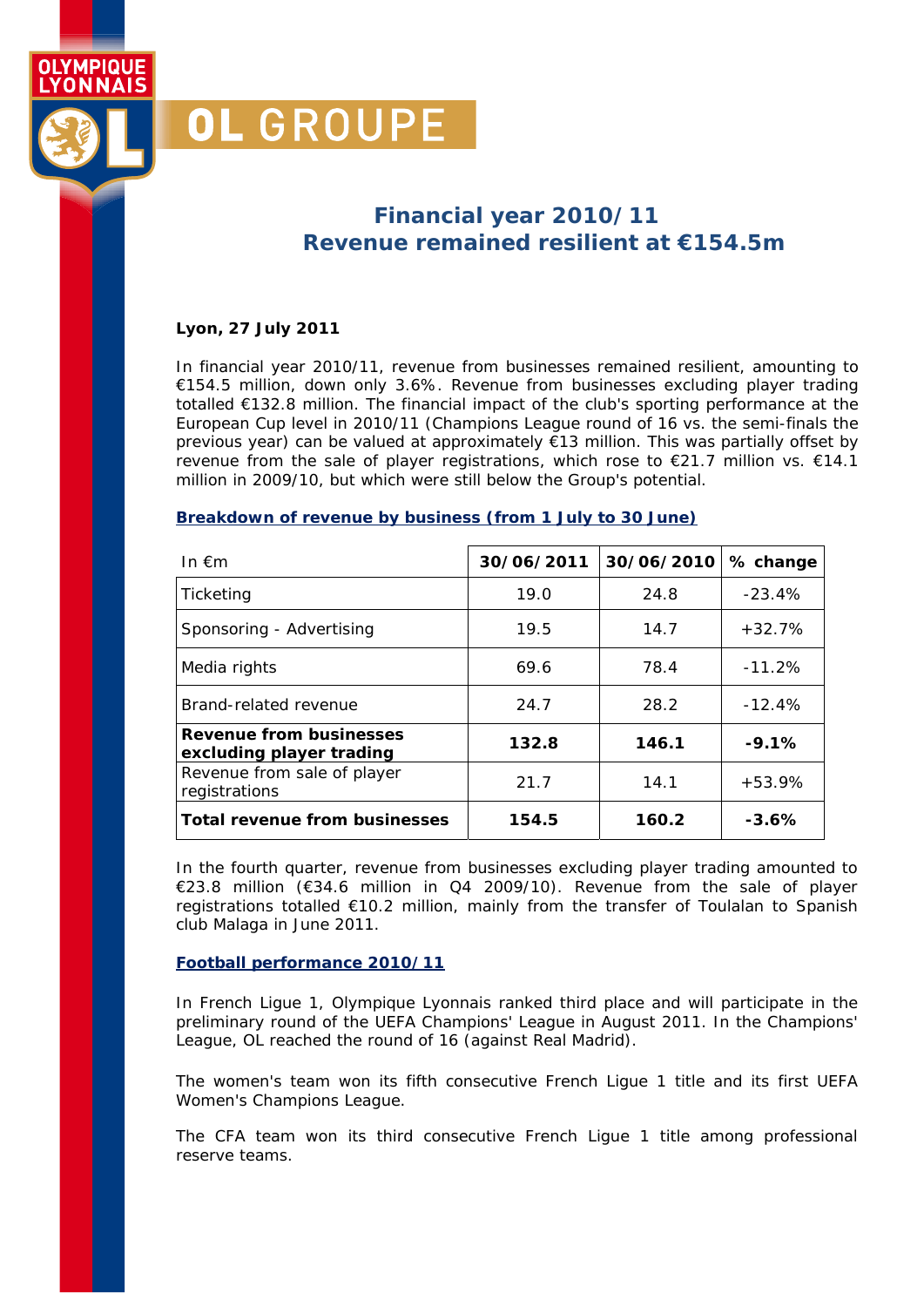

# OL GROUPE

#### **Business during the financial year**

- **1. Revenue from businesses, excluding player trading totalled €132.8 million.**
- Ticketing revenue totalled €19.0 million (€24.8 million in the previous financial year). In the previous season, the club received revenue from the preliminary round and the quarter- and semi-final rounds of the Champions' League.
- Revenue from sponsoring and advertising increased by  $€4.8$  million to  $€19.5$ million. During the financial year, the club formed new partnerships with adidas, Groupama, MDA, Araldite, Keolis and Renault Trucks, and was able to fully implement the BetClic contract. As a result, revenue rose 32.7%.
- Media rights totalled €69.6 million vs. €78.4 million the previous year. The previous year's total was a Group record, driven largely by the club's sporting performance in the Champions' League (reaching semi-final, vs. round of 16 in 2010/11). National media rights (LFP, FFF) accounted for €46.6 million and international rights (UEFA) for €23.0 million of the total.
- Brand-related revenue totalled  $\epsilon$ 24.7 million, vs.  $\epsilon$ 28.2 million in the previous year. The club's participation in the quarter-finals and semi-finals of the Champions League the previous season generated higher revenues from derivative products and travel. In addition, the club was unable to participate in tournaments at the beginning of the season due to the World Cup in South Africa.

#### **2. Revenue from sale of player registrations: €21.7 million**

Proceeds from the sale of player registrations totalled €21.7 million, up €7.6 million. The revenue primarily came from the transfers of Mathieu Bodmer to PSG, Frédéric Piquionne to West Ham, Jean-Alain Boumsong to Panathinaikos, Jean II Makoun to Aston Villa and Jeremy Toulalan to Malaga (the latter transfer took place in June 2011 and totalled €10 million +  $\epsilon$ 3 million in incentives), as well as from incentives on earlier transfers.

Revenue from player transfers was lower than historical norms, however. As of 30 June 2011, summer transfers had not yet begun in all European countries, explaining this difference, but are expected between now and 31 August. This timing difference in transfers will have an unfavourable impact on 2010/11 earnings, which are expected to show a slightly lower deficit than in the previous financial year.

#### **Highlights of H2 2010/11**

#### **1/ Syndicated credit facility**

In May, OL SASP secured a new €57 million line of credit with a pool of seven banks to replace existing bilateral agreements. The line of credit has a duration of three years, with the option to extend for a further year.

#### **2/ Progress on the new stadium project**

In the second half of 2010/11, the new stadium project achieved new milestones.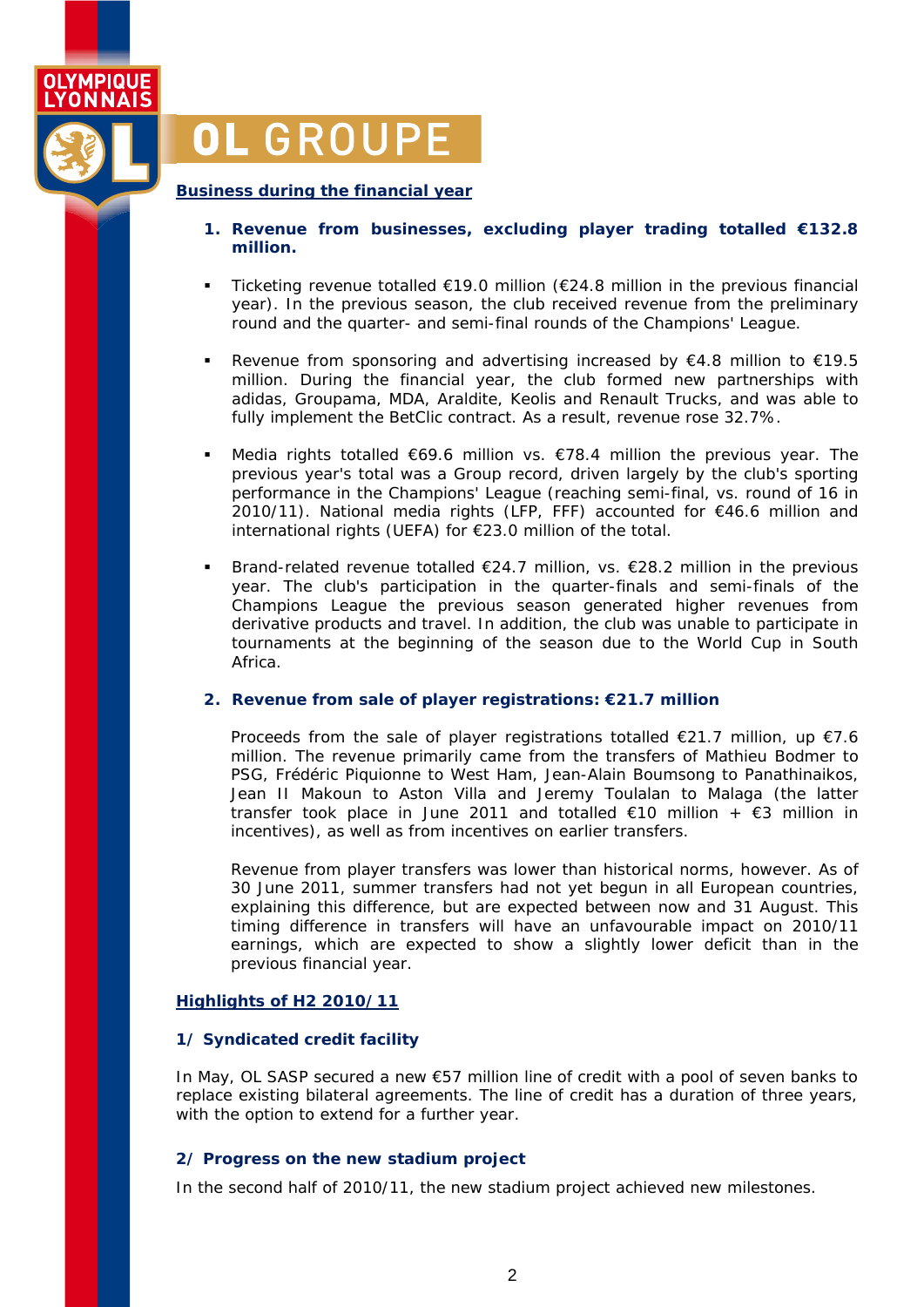

# OL GROUPE

On 18 January 2011, the construction permit and regulatory documents were filed with the competent authorities.

On 31 May, the French government published a decree recognising OL Groupe's project to build a new stadium and related infrastructure in Décines-Charpieu as a "public interest" sporting facility.

On 16 June 2011, the French Football Federation chose Lyon as one of the 11 cities to host Euro 2016. Following the FFF's decision, the new stadium has become a central component of Euro 2016.

The public comment period on the revised land use plan and construction permit took place between 14 June and 18 July 2011.

#### **3/ Strategic priorities**

In accordance with its announcement in July 2010, OL Groupe's board of directors took a number of measures to significantly reduce the Group's wage bill within two years. The Group will continue to prioritise payroll reductions in 2011/12, as it did in 2010/11, while maintaining ambitious sporting objectives.

This strategy will be reflected in the integration, as in the past, of two generations of talented young players from OL's training academy who will be surrounded by experienced international players. In the long term, this will create value and future capital gains. They include the six players selected for the U20 World Cup in Colombia, as well as Pied, Belfodil, Koné, Novillo, Fontaine, Umtiti, and still others. In line with this objective, Rémi Garde, a former OL player and training academy director has been appointed as manager, with support from Bernard Lacombe and all OL partners and staff.

Senior management's keen involvement illustrates its objective to develop the club based on the fundamental values and business model that have made Olympique Lyonnais so successful and have taken it to the highest sporting and economic levels.

#### **4/ Significant event subsequent to closing**

A new, decisive milestone was reached in the *Stade des Lumières* stadium project on 25 July 2011 as OL Groupe signed a framework agreement with VINCI (and its subsidiaries VINCI Concessions and VINCI Construction France) to build the stadium.

The planning stage will last approximately six months. During this time, OL Groupe and VINCI will negotiate and draw up a design/build contract for the stadium. The planning stage will end when the design/build contract is signed, and the ensuing construction phase launched.

The project is estimated to cost €381 million excl. VAT. This includes construction, general contractor fees, acquisition of the land, installations, studies and general fees, but excludes financing costs. External partners will invest additional sums in the *Stade des Lumières* project, specifically in hotels, the leisure centre and office buildings. Private investments into the OL Land project should therefore total €450 million excl. VAT.

Under the private/private partnership, VINCI has committed to participating in the financing in the form of equity or near-equity by becoming a shareholder of up to 49% of Foncière du Montout, the project sponsor. Lazard bank has been chosen to manage the financing of the project. The agreement signed with VINCI on 25 July 2011 will